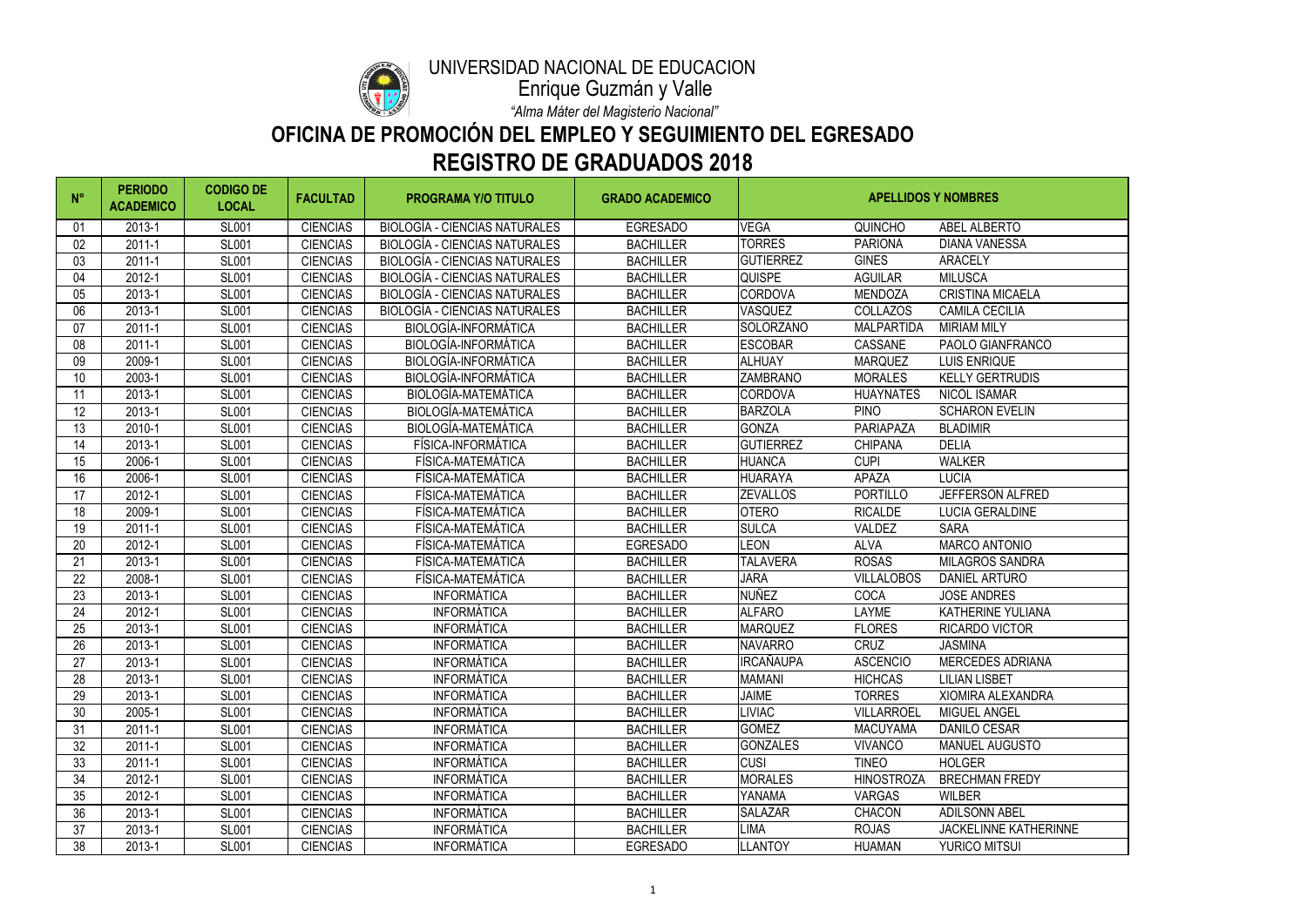

#### UNIVERSIDAD NACIONAL DE EDUCACIÓN

# **OFICINA DE PROMOCIÓN DEL EMPLEO Y SEGUIMIENTO DEL EGRESADO REGISTRO DE GRADUADOS 2018**

*"Alma Máter del Magisterio Nacional"*

Enrique Guzmán y Valle

| $N^{\circ}$ | <b>PERIODO</b><br><b>ACADEMICO</b> | <b>CODIGO DE</b><br><b>LOCAL</b> | <b>FACULTAD</b> | <b>PROGRAMA Y/O TITULO</b>          | <b>GRADO ACADEMICO</b> | <b>APELLIDOS Y NOMBRES</b> |                  |                               |
|-------------|------------------------------------|----------------------------------|-----------------|-------------------------------------|------------------------|----------------------------|------------------|-------------------------------|
| 39          | 2012-1                             | <b>SL001</b>                     | <b>CIENCIAS</b> | <b>INFORMÁTICA</b>                  | <b>BACHILLER</b>       | <b>MOLINA</b>              | <b>VARGAS</b>    | <b>KURT JUSSEPPE</b>          |
| 40          | 2013-1                             | <b>SL001</b>                     | <b>CIENCIAS</b> | <b>INFORMÁTICA</b>                  | <b>EGRESADO</b>        | <b>PORRAS</b>              | <b>TALLA</b>     | <b>JULISSA KARINA</b>         |
| 41          | 2013-1                             | <b>SL001</b>                     | <b>CIENCIAS</b> | <b>MATEMÁTICA</b>                   | <b>BACHILLER</b>       | <b>ESPINOZA</b>            | <b>HERNANDEZ</b> | <b>GLADYS GRISELL GENESIS</b> |
| 42          | 2013-1                             | <b>SL001</b>                     | <b>CIENCIAS</b> | <b>MATEMÁTICA</b>                   | <b>BACHILLER</b>       | <b>MUÑOZ</b>               | <b>ARMAS</b>     | <b>GUIDO</b>                  |
| 43          | 2013-1                             | <b>SL001</b>                     | <b>CIENCIAS</b> | <b>MATEMÁTICA</b>                   | <b>BACHILLER</b>       | <b>SOLANO</b>              | <b>BERROCAL</b>  | <b>JUAN CHRISTIAN</b>         |
| 44          | 2013-1                             | <b>SL001</b>                     | <b>CIENCIAS</b> | <b>MATEMÁTICA</b>                   | <b>BACHILLER</b>       | <b>SULCA</b>               | <b>ZACARIAS</b>  | <b>JONATHAN SANTIAGO</b>      |
| 45          | 2013-1                             | <b>SL001</b>                     | <b>CIENCIAS</b> | <b>MATEMÁTICA</b>                   | <b>BACHILLER</b>       | <b>BARZOLA</b>             | <b>ESPINOZA</b>  | <b>CRISTIAN JUNIOR</b>        |
| 46          | 2013-1                             | <b>SL001</b>                     | <b>CIENCIAS</b> | <b>MATEMÁTICA</b>                   | <b>BACHILLER</b>       | <b>HUAMAN</b>              | <b>QUISPE</b>    | <b>JAIME</b>                  |
| 47          | 2012-1                             | <b>SL001</b>                     | <b>CIENCIAS</b> | <b>MATEMÁTICA</b>                   | <b>BACHILLER</b>       | <b>VIVANCO</b>             | <b>ENRIQUEZ</b>  | <b>JESUS LEONARDO</b>         |
| 48          | 2013-1                             | <b>SL001</b>                     | <b>CIENCIAS</b> | <b>MATEMÁTICA</b>                   | <b>BACHILLER</b>       | <b>LUNA</b>                | <b>CAJACURI</b>  | YUSSELY JUDITH                |
| 49          | 2013-1                             | <b>SL001</b>                     | <b>CIENCIAS</b> | <b>MATEMÁTICA</b>                   | <b>BACHILLER</b>       | <b>PAREDES</b>             | <b>ALMONACID</b> | <b>ALDRIN JOSUE</b>           |
| 50          | 2012-1                             | <b>SL001</b>                     | <b>CIENCIAS</b> | <b>MATEMÁTICA</b>                   | <b>BACHILLER</b>       | <b>CHOCCE</b>              | <b>CALLE</b>     | <b>EFRAIN</b>                 |
| 51          | 2012-1                             | <b>SL001</b>                     | <b>CIENCIAS</b> | <b>MATEMÁTICA</b>                   | <b>BACHILLER</b>       | <b>CHECASACA</b>           | <b>MANUEL</b>    | YASMINA                       |
| 52          | 2011-1                             | <b>SL001</b>                     | <b>CIENCIAS</b> | <b>MATEMÁTICA</b>                   | <b>BACHILLER</b>       | <b>OCHANTE</b>             | <b>GALVEZ</b>    | <b>RAUL</b>                   |
| 53          | 2013-1                             | <b>SL001</b>                     | <b>CIENCIAS</b> | <b>MATEMÁTICA</b>                   | <b>BACHILLER</b>       | <b>LLAMPI</b>              | <b>ACOSTA</b>    | <b>DANIEL</b>                 |
| 54          | 2013-1                             | <b>SL001</b>                     | <b>CIENCIAS</b> | <b>MATEMÁTICA</b>                   | <b>BACHILLER</b>       | LEONARDO                   | <b>ZURITA</b>    | <b>JEOVANNY JEAN PIERRE</b>   |
| 55          | 2000-1                             | <b>SL001</b>                     | <b>CIENCIAS</b> | <b>MATEMÁTICA - INFORMÁTICA</b>     | <b>BACHILLER</b>       | <b>GUEVARA</b>             | <b>FABIAN</b>    | <b>OLIVIA LIZ</b>             |
| 56          | 2013-1                             | <b>SL001</b>                     | <b>CIENCIAS</b> | MATEMÁTICA E INFORMÁTICA            | <b>BACHILLER</b>       | <b>MAYON</b>               | <b>LOZANO</b>    | <b>MARIA NAZARENA</b>         |
| 57          | 2013-1                             | <b>SL001</b>                     | <b>CIENCIAS</b> | MATEMÁTICA E INFORMÁTICA            | <b>BACHILLER</b>       | <b>CHAMORRO</b>            | <b>GONZALES</b>  | <b>JHONATAN KILDER</b>        |
| 58          | 2013-1                             | <b>SL001</b>                     | <b>CIENCIAS</b> | <b>MATEMÁTICA E INFORMÁTICA</b>     | <b>BACHILLER</b>       | <b>JIMENEZ</b>             | <b>RIVERA</b>    | <b>VICTOR LEWIS</b>           |
| 59          | 2013-1                             | <b>SL001</b>                     | <b>CIENCIAS</b> | <b>MATEMÁTICA E INFORMÁTICA</b>     | <b>BACHILLER</b>       | <b>ALVINO</b>              | <b>MODESTO</b>   | <b>GUSTAVO ANGEL</b>          |
| 60          | 2013-1                             | <b>SL001</b>                     | <b>CIENCIAS</b> | MATEMÁTICA E INFORMÁTICA            | <b>BACHILLER</b>       | <b>BORJA</b>               | <b>LOPEZ</b>     | <b>MARIA ISABEL</b>           |
| 61          | 2013-1                             | <b>SL001</b>                     | <b>CIENCIAS</b> | MATEMÁTICA E INFORMÁTICA            | <b>BACHILLER</b>       | <b>BENDEZU</b>             | <b>DOLORIER</b>  | <b>LUZ ANABEL</b>             |
| 62          | 2011-1                             | <b>SL001</b>                     | <b>CIENCIAS</b> | MATEMÁTICA E INFORMÁTICA            | <b>BACHILLER</b>       | <b>CORBERA</b>             | <b>CENTENO</b>   | <b>LUIS ENRIQUE</b>           |
| 63          | 2008-1                             | <b>SL001</b>                     | <b>CIENCIAS</b> | <b>MATEMÁTICA E INFORMÁTICA</b>     | <b>BACHILLER</b>       | CONDO                      | <b>ESPINO</b>    | <b>HILCIAS DAVID</b>          |
| 64          | 2009-1                             | <b>SL001</b>                     | <b>CIENCIAS</b> | <b>MATEMÁTICA E INFORMÁTICA</b>     | <b>BACHILLER</b>       | <b>FERMIN</b>              | VILLANUEVA       | YENNYFER LUCERO               |
| 65          | 2005-1                             | <b>SL001</b>                     | <b>CIENCIAS</b> | MATEMÁTICA E INFORMÁTICA            | <b>BACHILLER</b>       | <b>PEREZ</b>               | <b>PINADO</b>    | <b>ELISA MARGOT</b>           |
| 66          | 2004-1                             | <b>SL001</b>                     | <b>CIENCIAS</b> | <b>MATEMÁTICA E INFORMÁTICA</b>     | <b>BACHILLER</b>       | <b>GOMEZ</b>               | <b>PEREZ</b>     | <b>NELSON PETER</b>           |
| 67          | 2004-1                             | <b>SL001</b>                     | <b>CIENCIAS</b> | MATEMÁTICA E INFORMÁTICA            | <b>BACHILLER</b>       | <b>VALLE</b>               | <b>RODRIGUEZ</b> | <b>WILLIAM</b>                |
| 68          | 2013-1                             | <b>SL001</b>                     | <b>CIENCIAS</b> | MATEMÁTICA E INFORMÁTICA            | <b>BACHILLER</b>       | <b>HUAMANYAURI</b>         | <b>CARMEN</b>    | <b>FERNANDO</b>               |
| 69          | 2013-1                             | <b>SL001</b>                     | <b>CIENCIAS</b> | MATEMÁTICA E INFORMÁTICA            | <b>BACHILLER</b>       | LAZO                       | <b>QUISPE</b>    | <b>CARMEN MARIBEL</b>         |
| 70          | 2013-1                             | <b>SL001</b>                     | <b>CIENCIAS</b> | MATEMÁTICA E INFORMÁTICA            | <b>BACHILLER</b>       | DE LA CRUZ                 | <b>AVILA</b>     | <b>NATHALY BRIGITTE</b>       |
| 71          | 2013-1                             | <b>SL001</b>                     | <b>CIENCIAS</b> | MATEMÁTICA E INFORMÁTICA            | <b>BACHILLER</b>       | <b>SUAREZ</b>              | <b>ELME</b>      | <b>DELITZ ZABEL</b>           |
| 72          | 2013-1                             | <b>SL001</b>                     | <b>CIENCIAS</b> | MATEMÁTICA E INFORMÁTICA            | <b>BACHILLER</b>       | <b>ESTRADA</b>             | <b>ISASI</b>     | <b>JUNIOR JERSSON</b>         |
| 73          | 2013-1                             | <b>SL001</b>                     | <b>CIENCIAS</b> | QUÍMICA - CIENCIAS NATURALES        | <b>BACHILLER</b>       | <b>CHAVEZ</b>              | <b>LEYVA</b>     | <b>MARIANO</b>                |
| 74          | 2013-1                             | <b>SL001</b>                     | <b>CIENCIAS</b> | <b>QUÍMICA - CIENCIAS NATURALES</b> | <b>EGRESADO</b>        | <b>CALDERON</b>            | <b>CACERES</b>   | <b>JENNY CARMELA</b>          |
| 75          | 2013-1                             | <b>SL001</b>                     | <b>CIENCIAS</b> | <b>QUÍMICA - CIENCIAS NATURALES</b> | <b>BACHILLER</b>       | <b>MERCADO</b>             | <b>CRISPIN</b>   | <b>GLADYS</b>                 |
| 76          | 2012-1                             | <b>SL001</b>                     | <b>CIENCIAS</b> | QUÍMICA, FÍSICA Y BIOLOGÍA          | <b>BACHILLER</b>       | LLACCTAHUAMAN              | <b>ANCCASI</b>   | <b>NOE DAVID</b>              |